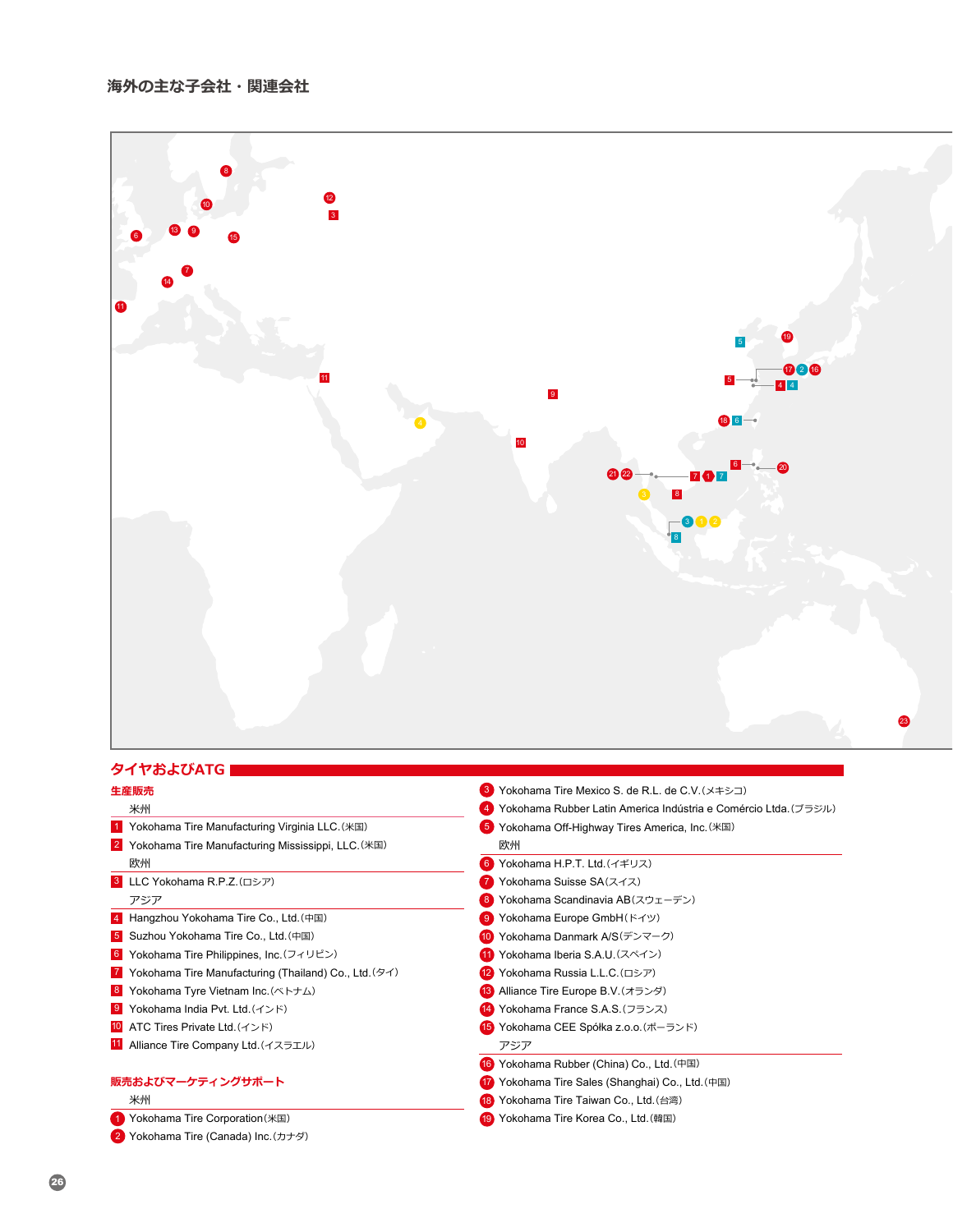

|  |  | 20 Yokohama Tire Sales Philippines, Inc. (フィリピン) |
|--|--|--------------------------------------------------|
|  |  |                                                  |

21 Yokohama Tire Sales (Thailand) Co., Ltd.(タイ)

22 Yokohama Asia Co., Ltd.(タイ)

オセアニア

23 Yokohama Tyre Australia Pty., Ltd.(オーストラリア)

### **総合タイヤテストコース**

1 Tire Test Center of Asia(タイ)

# **MB(マルチプル・ビジネス)**

### **生産販売** 米州

1 Yokohama Industries Americas Inc.(米国)

- 2 Yokohama Industries Americas Ohio Inc. (米国)
- 3 Yokohama Industries Americas de Mexico, S. de R.L. de C.V.(メキシコ) アジア
- 4 Yokohama Industrial Products-Hangzhou Co., Ltd.(中国)
- 5 Shandong Yokohama Rubber Industrial Products Co., Ltd.(中国)
- 6 SC Kingflex Corporation(台湾)
- Yokohama Rubber (Thailand) Co., Ltd.(タイ) 7
- PT. Yokohama Industrial Products Manufacturing Indonesia(インドネシア) 8

#### **販売およびマーケティングサポート**

米州

- Yokohama Aerospace America, Inc.(米国) 1 アジア
- 2 Yokohama Industrial Products Sales-Shanghai Co., Ltd. (中国)
- Yokohama Industrial Products Asia-Pacific Pte. Ltd.(シンガポール) 3

#### **その他**

- 1 Yokohama Rubber Singapore Pte. Ltd.(シンガポール/出張所)
- <mark>2</mark> Singapore Branch(シンガポール/出張所)
- <mark>3)</mark>Y.T. Rubber Co., Ltd.(タイ/天然ゴム加工工場)
- 4 Dubai Office (ドバイ/出張所)